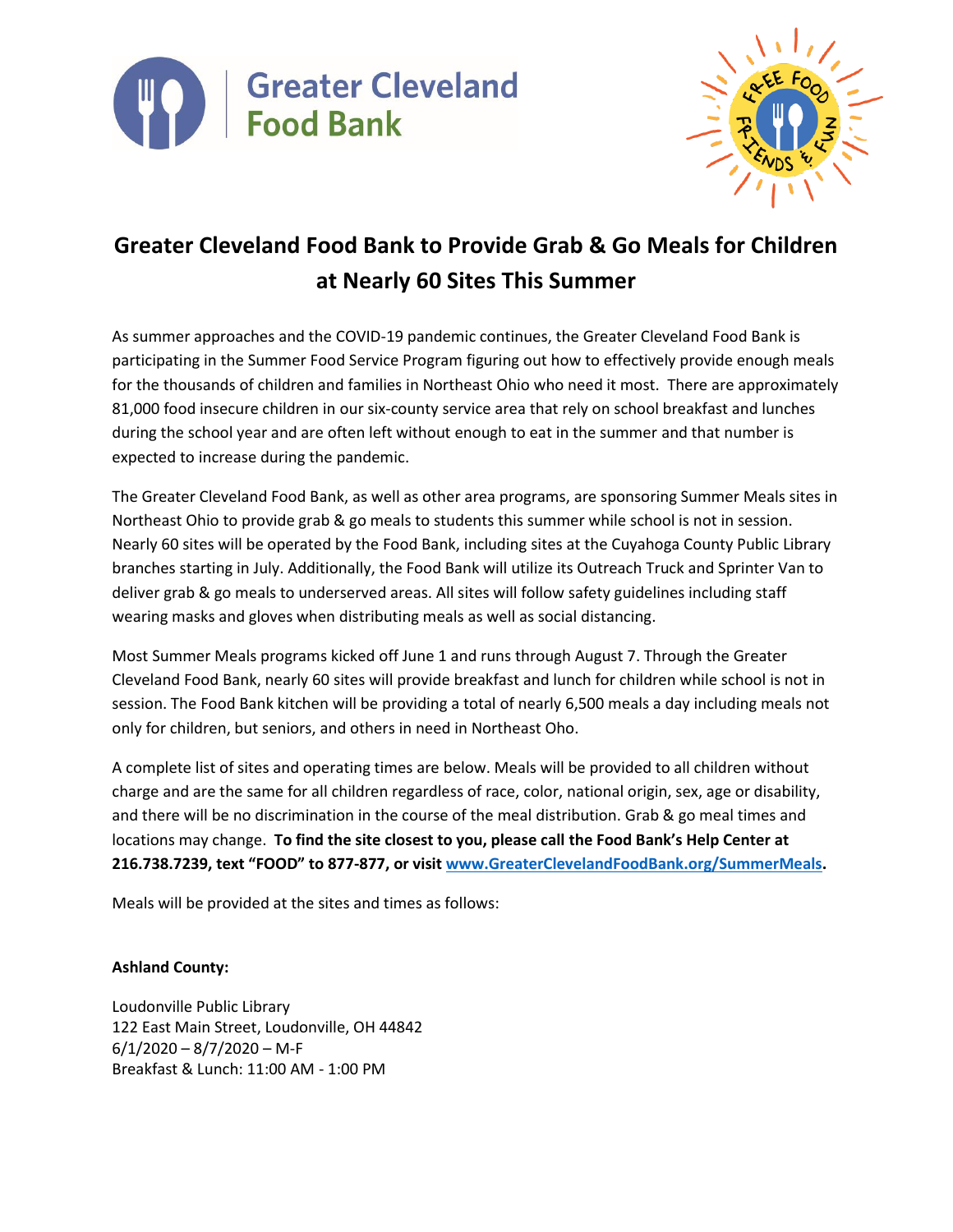



### **Cuyahoga County:**

AIDS Taskforce of Greater Cleveland 8901 Detroit Avenue, Cleveland, OH 44102 6/8/2020 - 8/7/2020 – M-F Breakfast & Lunch: 1:00 PM-2:00 PM

Boys and Girls Clubs - Broadway 6114 Broadway Avenue, Cleveland, OH 44127 6/15/2020 - 8/8/2020 – M-F Breakfast: 8:30 AM- 9:30 AM Lunch: 1:00 PM-2:00 PM

Boys and Girls Clubs – King Kennedy 2561 East 59th Street, Cleveland, OH 44104 6/15/2020 - 8/7/2020 – M-Sat Breakfast: 10:00 AM- 11:00 AM \*No Breakfast on Saturday\* Lunch: 2:00 PM-3:00 PM

Boys and Girls Club – St. Luke's 2705 Martin Luther King Jr. Drive, Cleveland, OH 44104 6/15/2020 - 8/7/2020 – M-F Lunch: 2:30 PM-3:30 PM

Body of Christ Assembly 20900 Miles Parkway, Warrensville Heights, OH 44128 6/8/2020 - 7/30/2020 – M-F Breakfast & Lunch: 8:00 AM-9:00 AM

Chagrin Falls Community Park 7060 Woodland Avenue, Chagrin Falls, OH 44023  $6/22/20 - 7/31/20 - M-F$ Breakfast: 9:00 AM Lunch: 12:00 PM

Changing Lives Ministries 12651 St. Clair Avenue, Cleveland, OH 44108 6/1/2020 - 8/7/2020 – MWF Breakfast & Lunch: 9:00 AM-11:00 AM

Church of God & Saints of Christ 3561 Independence Avenue, Cleveland, OH 44105 6/1/2020 - 7/23/2020 – M-F Breakfast & Lunch: 12:00 PM-1:00 PM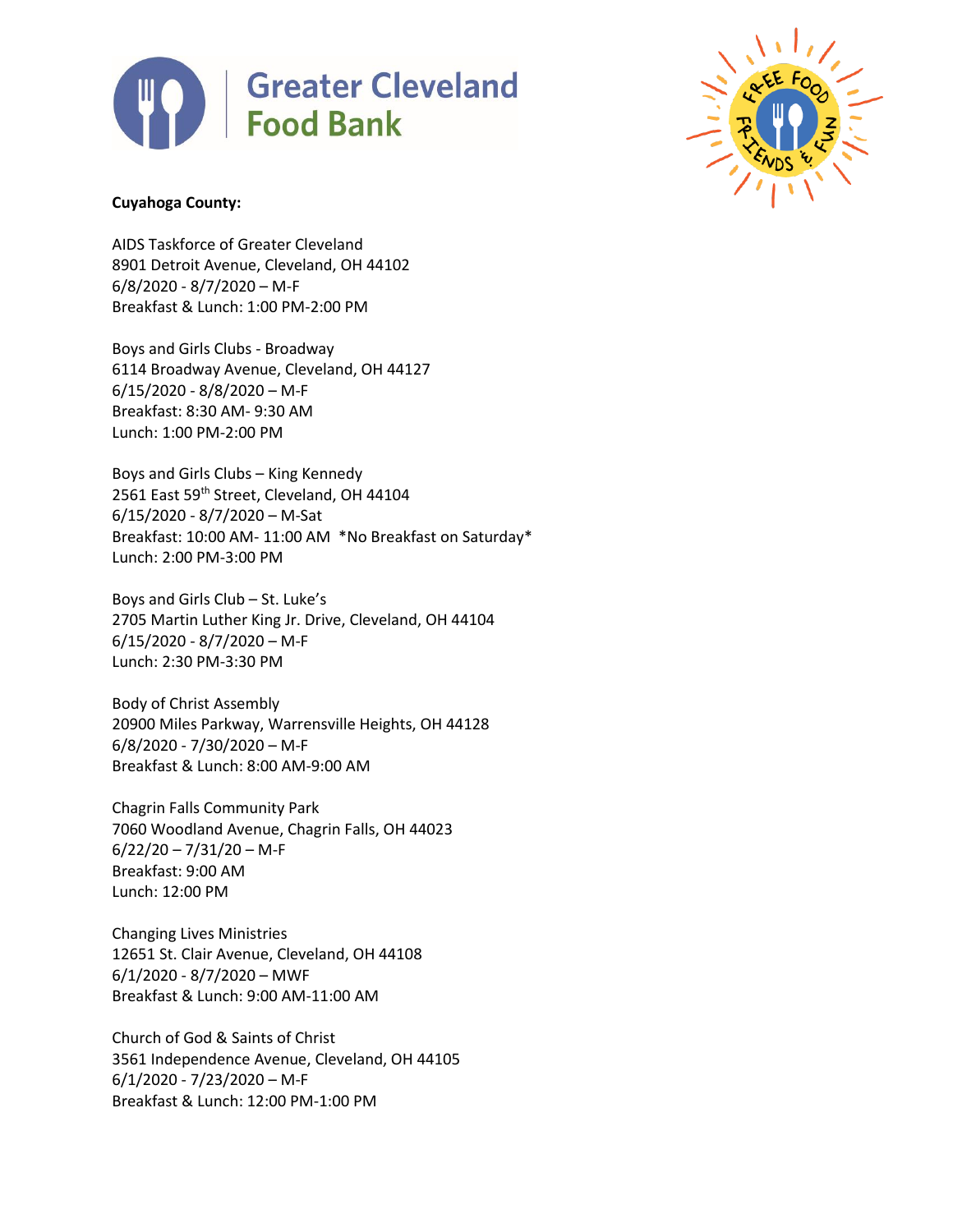



Cleveland Playhouse 1901 East 13<sup>th</sup> Street, Suite 200, Cleveland, OH 44114  $6/2/2020 - 7/31/2020 - M-F$ Breakfast & Lunch: 10:00 AM – 12:00 PM

Cleveland Metropolitan Housing Association – Lakeview Community Center 1290 West 25<sup>th</sup> Street, Cleveland, OH 44113  $6/8/20 - 8/7/20 - M-F$ Lunch: 12:00 PM – 1:00 PM

Cleveland Metropolitan Housing Association – Woodhill Community Center 2491 Baldwin Road, Cleveland, OH 44104  $6/8/20 - 8/7/20 - M-F$ Breakfast: 9:00 AM – 10:00 AM Lunch: 1:00 PM – 2:00 PM

Cleveland Metropolitan Housing Association – Outhwaite Homes Afterschool Enrichment Program 2452 East 46<sup>th</sup> Street, Cleveland, OH 44104  $6/8/20 - 8/7/20 - M-F$ Breakfast: 9:30 AM – 10:30 AM Lunch: 1:30 PM – 2:30 PM

Cuyahoga County Public Library - Brooklyn Branch 4480 Ridge Road, Brooklyn, OH 44144 7/6/2020 - 8/7/2020 – M-F Lunch: 11:45 AM-12:30 PM

Cuyahoga County Public Library - Garfield Heights Branch 5409 Turney Road, Garfield Heights, OH 44125 7/6/2020 - 8/7/2020 – M-F Lunch: 3:00 PM-3:30 PM

Cuyahoga County Public Library - Maple Heights Branch 5225 Library Lane, Maple Heights, OH 44137 7/6/2020 - 8/14/2020 – M-F Lunch: 12:30 PM-1:00 PM

Cuyahoga County Public Library - North Olmsted Branch 27403 Lorain Road, North Olmsted, OH 44070 7/6/2020 - 8/7/2020 – M-F Lunch: 12:30 PM-1:00 PM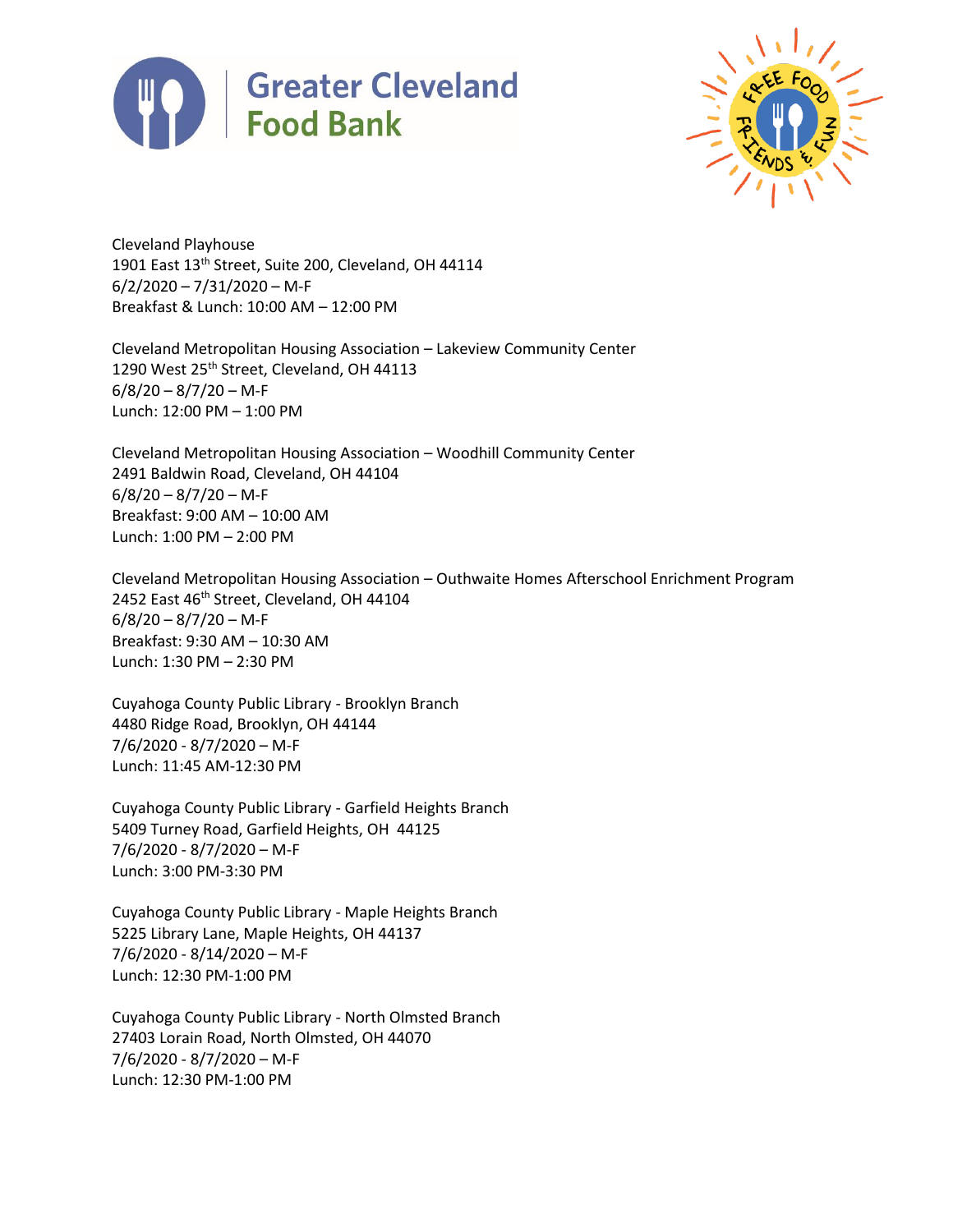



Cuyahoga County Public Library - Parma Branch 6996 Powers Boulevard, Parma, OH 44129 7/6/2020 - 8/7/2020 – M-F Lunch: 12:00 PM-12:30 PM

Cuyahoga County Public Library - Parma Heights Branch 6206 Pearl Road, Parma Heights, OH 44130 7/6/2020 - 8/7/2020 – M-F Lunch: 11:30 AM-12:00 PM

Cuyahoga County Public Library - Parma-Snow Branch 2121 Snow Road, Parma, OH 44134 7/6/2020 - 8/7/2020 – M-F Lunch: 11:30 AM-12:00 PM

Cuyahoga County Public Library - South Euclid-Lyndhurst Branch 1876 South Green Road, South Euclid, OH 44121 7/6/2020 - 8/7/2020 – M-F Lunch: 11:30 AM-12:00 PM

Cuyahoga County Public Library - Southeast Branch 70 Columbus Road, Bedford, OH 44146 7/6/2020 - 8/7/2020 – M-F Lunch: 12:00 PM-12:30 PM

Cuyahoga County Public Library - Warrensville Heights Branch 4415 Northfield Road, Warrensville Heights, OH 44128 7/6/2020 - 8/7/2020 – M-F Lunch: 12:00 PM-12:30 PM

E.B.C Senior Center 813 E. 152nd Street, Cleveland, OH 44110  $6/1/2020 - 8/7/2020 - M-F$ Breakfast: 9:00 AM-10:00 AM Lunch: 12:30 PM-1:30 PM

East Cleveland Public Library 14101 Euclid Avenue, East Cleveland, OH 44112 6/15/2020 - 8/7/2020 – M-F Lunch: 12:30 PM-1:30 PM

Fairhill Partners 12200 Fairhill Road, Cleveland, OH 44120 7/1/2020 - 7/30/2020 – MWF Breakfast & Lunch: 9:30 AM-11:30 AM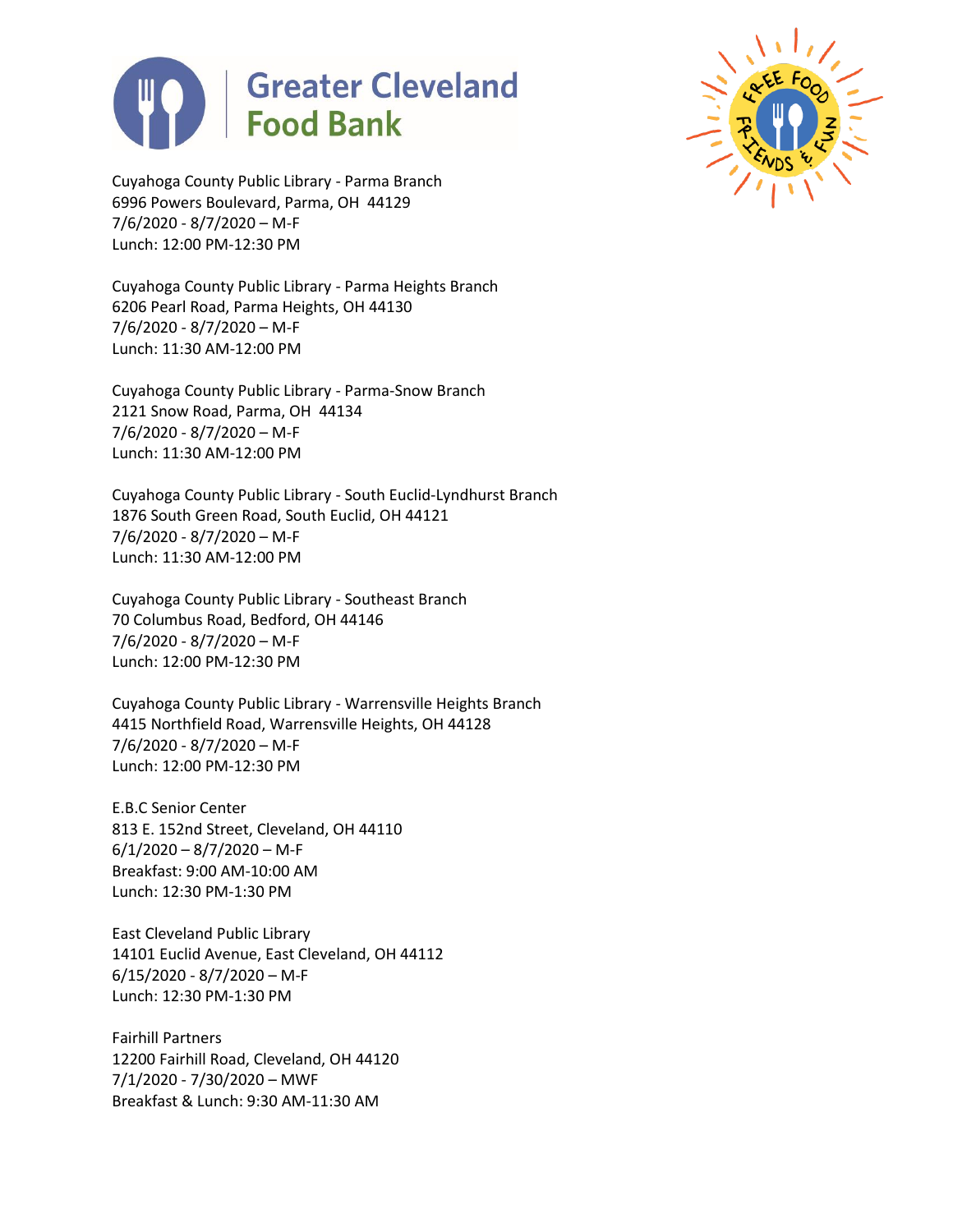

Fatima Family Center 6600 Lexington Avenue, Cleveland, OH 44103  $6/15/2020 - 8/7/2020 - M-F$ Breakfast: 8:30 AM – 9:30 AM Lunch: 12:00 PM – 1:00 PM

Greater Cleveland Food Bank – Mobile Unit Contact: #216-738-7239 for daily locations 15500 S. Waterloo Rd., Cleveland, OH 44110 6/8/2020 -8/7/2020 - M-F Breakfast & Lunch: 11:30 -12:30PM – Grab n Go

Holy Trinity Baptist Church 3808 East 131<sup>st</sup> Street, Cleveland, OH 44120 6/1/2020 - 8/5/2020 – M-W Lunch: 12:00 PM-1:00 PM

Little Giants 627 E. 185th Street, Euclid Ohio 44119 6/8/2020 – 7/31/2020 - M-F Lunch: 3:00 PM - 5:00PM

Merrick House 1050 Starkweather Avenue, Cleveland, OH 44113 7/6/2020-8/7/2020 – M-F Breakfast & Lunch: 10:00 AM-12:00PM

MetroHealth – Broadway Health Center 6835 Broadway Avenue, Cleveland, OH 44105 6/1/2020 – 8/7/2020 M-F Lunch: 12:00PM -1:00PM

MetroHealth – Peds Wellness 2500 MetroHealth Drive, Cleveland. OH 44109 6/1/2020 – 8/7/2020 M-F Lunch: 11:30 AM – 12:30 PM

Olivet Institutional Baptist Church 8712 Quincy Avenue, Cleveland, OH 44106 6/1/2020 - 6/30/2020 – M-F Breakfast: 8:00 AM-8:30 AM Lunch: 12:00 PM-12:45 PM

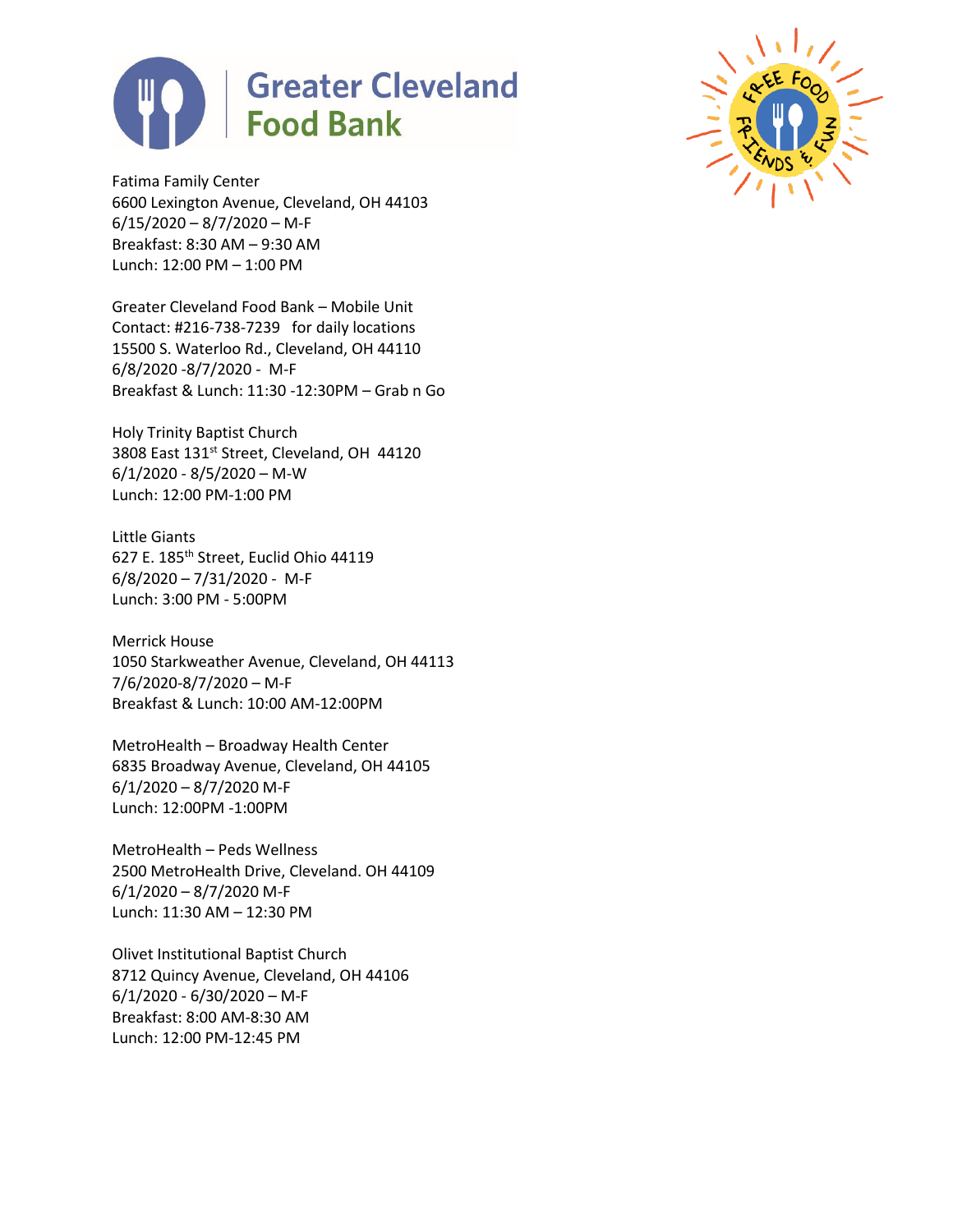



New Beginnings Ministries 2060 West 65<sup>th</sup> Street, Cleveland, OH 44102 6/8/2020 - 7/31/2020 – M-F Lunch: 12:00 PM-1:00 PM

Nottingham United Methodist 18316 St. Clair Avenue, Cleveland, OH 44110  $6/15/2020 - 8/7/2020 - M-F$ Lunch: 1:00 PM – 2:00 PM

Pinky Party Retreat (St. John Church) 4386 Mayfield Road, South Euclid, OH 44121  $6/2/2020 - 8/7/2020 - M-F$ Breakfast & Lunch: 11:00AM – 1:00PM

Rainey Institute 1705 East 55<sup>th</sup> Street, Cleveland, OH 44103 7/6/2020-8/7/2020 – M-F Lunch: 12:30 PM - 1:30 PM

Reliable Hearts 16001 Holmes Avenue, Cleveland, OH 44110 6/1/2020 – 8/7/2020 M-Sat Lunch: 11:00AM -12:00PM

Salvation Army – East Cleveland 1507 Doan Avenue, Cleveland, OH 44112 6/8/2020 - 7/31/2020 – M-F Breakfast: 9:30 AM-10:00 AM Lunch: 12:00 PM-1:00 PM

Salvation Army – Miles Park 4139 East 93rd Street, Cleveland, OH 44105 6/1/2020 - 8/7/2020 – M-F Lunch: 12:00 PM-1:00 PM

Salvation Army Ohio City 4402 Clark Avenue, Cleveland, OH 44109  $6/1/2020 - 7/31/2020 - M-F$ Lunch: 12:00PM – 1:00PM

Salvation Army – Temple Corps 17625 Grovewood Avenue, Cleveland, OH 44130 6/1/2020 – 8/7/2020 M-F Breakfast & Lunch: 11:00AM -1:00PM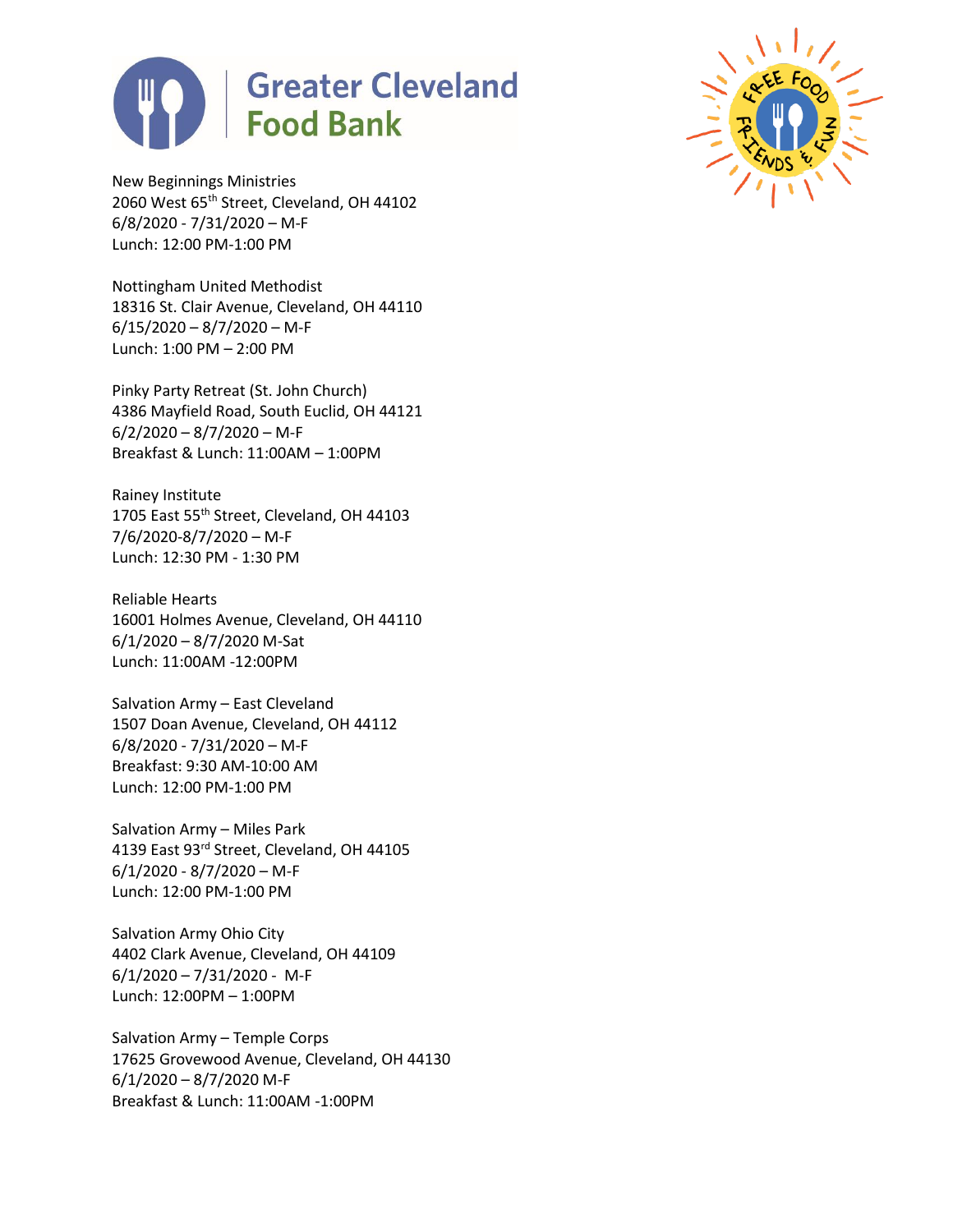



Salvation Army - West Park 12645 Lorain Avenue, Cleveland, OH 44111 6/8/2020 - 8/7/2020 – M-F Breakfast: 8:00 AM-9:00 AM Lunch: 12:00 PM-1:00 PM

Scranton Road Ministries 3095 Scranton Road, Cleveland, OH 44113 6/15/2020 – 7/30/2020 M-F Lunch: 12:00 PM – 1:00 PM

Shiloh Temple House of God 1178 E. 79<sup>th</sup> Street, Cleveland, OH 44103 6/8/2020 – 7/20/2020 - M-Tue Lunch: 1:00PM – 2:00PM

St. John Baptist Church 2300 East 100<sup>th</sup> Street, Cleveland, OH 44106  $6/9/2020 - 8/7/2020 - M-F$ Lunch: 12:15 PM – 1:15 PM

Team Couture Youth Center 4145 Mayfield Road, South Euclid, OH 44121 6/8/2020 - 8/7/2020 – M-F Breakfast: 8:00 AM - 9:00 AM Lunch: 11:30 AM-12:30 PM

Thea Bowman Center 11901 Oakfield Avenue, Cleveland, OH 44105 6/8/2019 - 7/30/2020 – M-TH Breakfast & Lunch: 10:30 AM - 12:30 PM

University Settlement 4800 Broadway Avenue, Cleveland, OH 44127 6/15/2020 - 7/23/2020 – M-TH Lunch: 12:30 PM-1:30 PM

Washington Park Community School 4000 Washington Park Boulevard, Newburgh Heights, OH 44105  $6/1/2020 - 7/2/2020 - M$ -TH Breakfast: 8:00 AM - 8:30 AM Lunch: 11:30AM - 12:00 PM